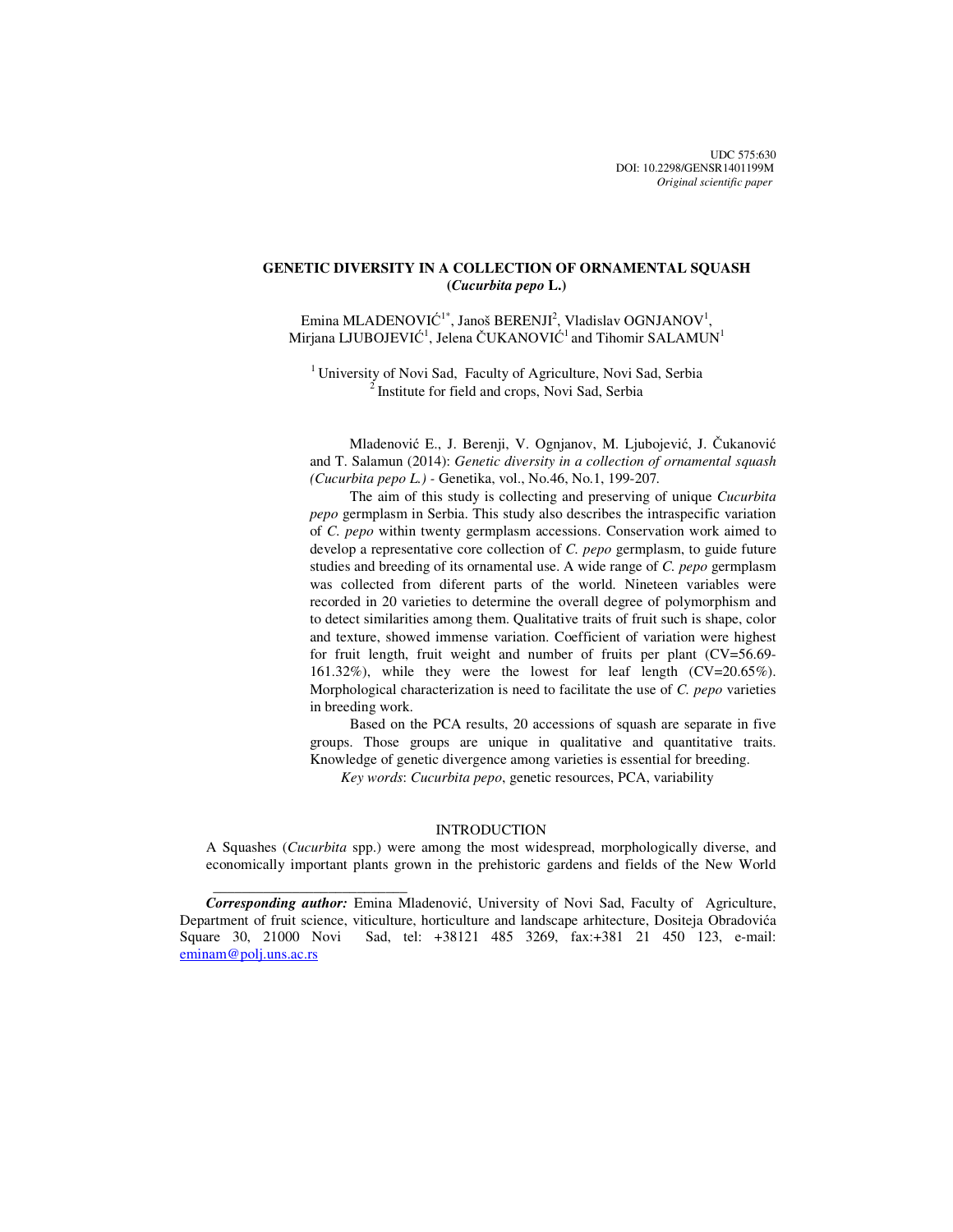(SIMON, 2011). Biogeographical, morphological, molecular, and archaeological data indicate that, by the time of European contact, five different species of squash had been independently domesticated from indigenous wild taxa in regions ranging from south central South America to eastern North America (DECKER-WALTERS *et al.*, 2002). *Cucurbita pepo L.* was the first squash introduced in Europe about 2000 years before new era. Although evidence of this specie is found on many archaeological sites in North America, the earliest material yet recovered comes from the Ocampo Caves (Tamaulipas, Mexico). Primary centre of squash origin is America, with Asia recognized as the secondary centre. Although squash is primarily grown for its fruit consumption, its seeds are a popular snack food, high quality oil source, as well as reproductive material (BERÉNYI and TULOK, 2005; PARIS, 2001). GOHARI *et al.* (2011) study chemical composition of var. styriaka and conclude that pumkin seed was rich in oil and proteins. *C. pepo* L. is one of the most variable species in the plant kingdom.

 Fruit types of *C. pepo* are more genetically diverse than are those of any other species in the Cucurbitaceae family, with bicoloured gourds among the most interesting of all gourds. Morphologically, *C. pepo* displays a great diversity of types. The edible forms of this species can thus be grouped into eight morphotypes: Pumpkin, with round fruits; Vegetable Morrow, with short tapered and cylindrical-shaped fruits; Cocozelle, with long bulbous fruits; Zucchini, with uniformly cylindrical-shaped fruits; Acorn, with furrowed, turbinate fruits; Scallop, with flat, scalloped fruits; Crookneck, with narrow, usually curved and warty, necked fruits; and Straightneck, with short-necked or constricted fruits, usually warty. Pumpkin, Vegetable Marrow, Cocozelle and Zucchini, as well as spherical and warty ornamental gourds, correspond to ssp. *pepo*. Scallop, Acorn, Crookneck and Straightneck. Similarly, oviform and pyriform ornamental gourds correspond to ssp. *ovifera* (PARIS, 2001). According to MLADENOVIĆ *et al.* (2011) genotypes of ornamental pumpkins and squashes belong to alternative vegetable crops.

The great variability of types represented in the works of the  $16<sup>th</sup>$  and  $17<sup>th</sup>$  century, and the observations of the first European explorers in America, seem to indicate that Pumpkins, Scallops and Acorns were developed under the guidance of Native Americans in pre-Columbian times (PARIS, 2001). The subsequent arrival of *C. pepo* fruits and seeds in Europe lead to an extraordinary variability of new phenotypes through hybridisation and recombination. New cultivars were developed, particularly the elongated forms of ssp. *Pepo*—Vegetable Morrow, Cocozelle and Zucchini. The origin of the Crookneck squash seems to be North American, since it was cultivated in the interior of this continent at the beginning of the  $19<sup>th</sup>$  century. The commercial cultivars of Straightneck were later derived from Crookneck by outcrossing, selection and breeding (FERRIOL, 2003).

In addition to its nutritional value, cucurbit is used for many other purposes, primarily decorative and artistic. They are excellent table decoration in autumn, and are carved and illuminated by candles during Halloween in the US and other Western cultures.

According to BUCHER (2010), world production of squash in 2010 was 200 000 t, with Europe contributing by 40%, primarily grown in Spain, Romania, France, Greece and Bulgaria, which are the most prominent large-scale pumpkin producers in this region.

The aim of the present work is to analyse the variability of collection and some commercial cultivars belonging to both *C. pepo* subspecies.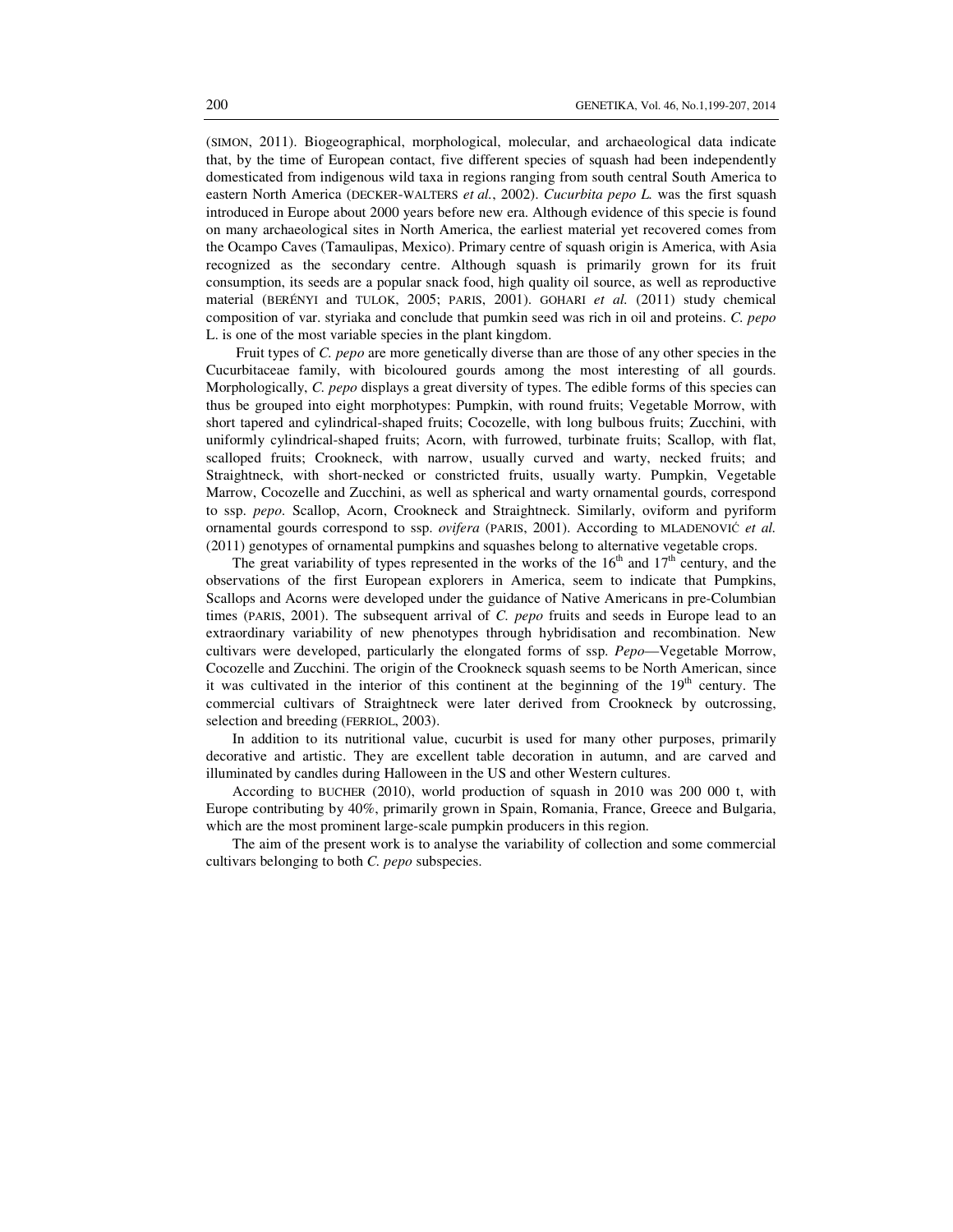#### MATERIALS AND METHODS

Twenty *C. pepo* accessions collected from seed houses and sourced from private farmers were included in our investigation. For progeny tests, squash seeds were germinated at  $25^{\circ}$ C, between two wet sheets of paper. Outdoor planting was performed during 2010, 2011 and 2012 year at the field of Institute of Field and Vegetable Crops in Novi Sad (Serbia). Planting distance between individual plants was  $160 \times 60$  cm.

All accessions were examined for a set of ten quantitative and nine qualitative characters recommended by the European Cooperative Programme for Plant Genetic Resources (ECPGR 2008) descriptors, with minor adaptations, according to importance in horticulture practice. All observations and analyses were carried out on five plants from each accession. All characters were measured in the field at the typical harvest time.

Ten quantitative and nine qualitative characterisics were mesured at twenty genotypes and we gave them next abbreviation: Leaf blade length (LL) in cm, Leaf blade width (LW) in cm, Plant length (L) in cm, Fruit peduncle length (FPL) in cm, Fruit peduncle width (FPW) in cm, Fruit length (FL) in cm, Fruit circumference (FC) in cm, Flesh thickness (FT) in mm, Number of fruits per plant (NF) and Fruit weight (FW) in kg, Plant growth habit (PGH), Peduncle transectional shape (PTS, Fruit shape (FS), Fruit ribs (FR), Predominant fruit skin colour at maturity (PFSC), Secondary fruit skin colour (SFSC), Secondary fruit skin colour pattern (SFSCP), Fruit skin texture (FST) and Flesh colour (FLC).

*Data analysis*. Nine qualitative characters of 20 accessions were quantified according to their graduations. An ANOVA (analysis of variance) was conducted in order to identify potentially significant differences between quantitative characters of accessions. A PCA analysis was used to estimate correlations between characters, generate Eigen values, the percentage of the variation accumulated by PCA and the corresponding load coefficient values (Eigen values are proportional to the amount of total variation among the accessions associated with the axis). The principal components  $(PC)$  with Eigen values  $> 1.0$  were selected and the characters for which load coefficient values > 0.6 were considered highly relevant for that PC.

### RESULTS AND DISCUSSION

A large variability in quantitative traits within three-year period was found among 20 accessions of *C. pepo* varieties (Table 1). For example, the mean value of fruit mass for 20 accessions ranged from 0.09 kg to 3.50 kg, fruit length from 5 cm to 32.30 cm and the fruit circumference from 13 cm to 71 cm. Moreover, morphological traits with higher coefficient of variation were usually related to the fruit. For example, the variation coefficient of fruit length was 56.69%, and that of fruit mass was 161.32%.

The investigated data indicated a large range of variability amongst corresponding qualitative characters of 20 *C. pepo* accessions (Table 2). Predominant fruit skin colour at maturity (PFSC) ranged from green (e.g., CP18) to orange (e.g., CP6), secondary fruit skin colour pattern (SFSCP) from speckled (e.g., CP4) to striped (e.g., CP1), fruit skin texture (FST) from smooth (e.g., CP2) to warty (e.g., CP15), and flesh colour (FLC) from white (e.g., CP7) to orange (e.g., CP13).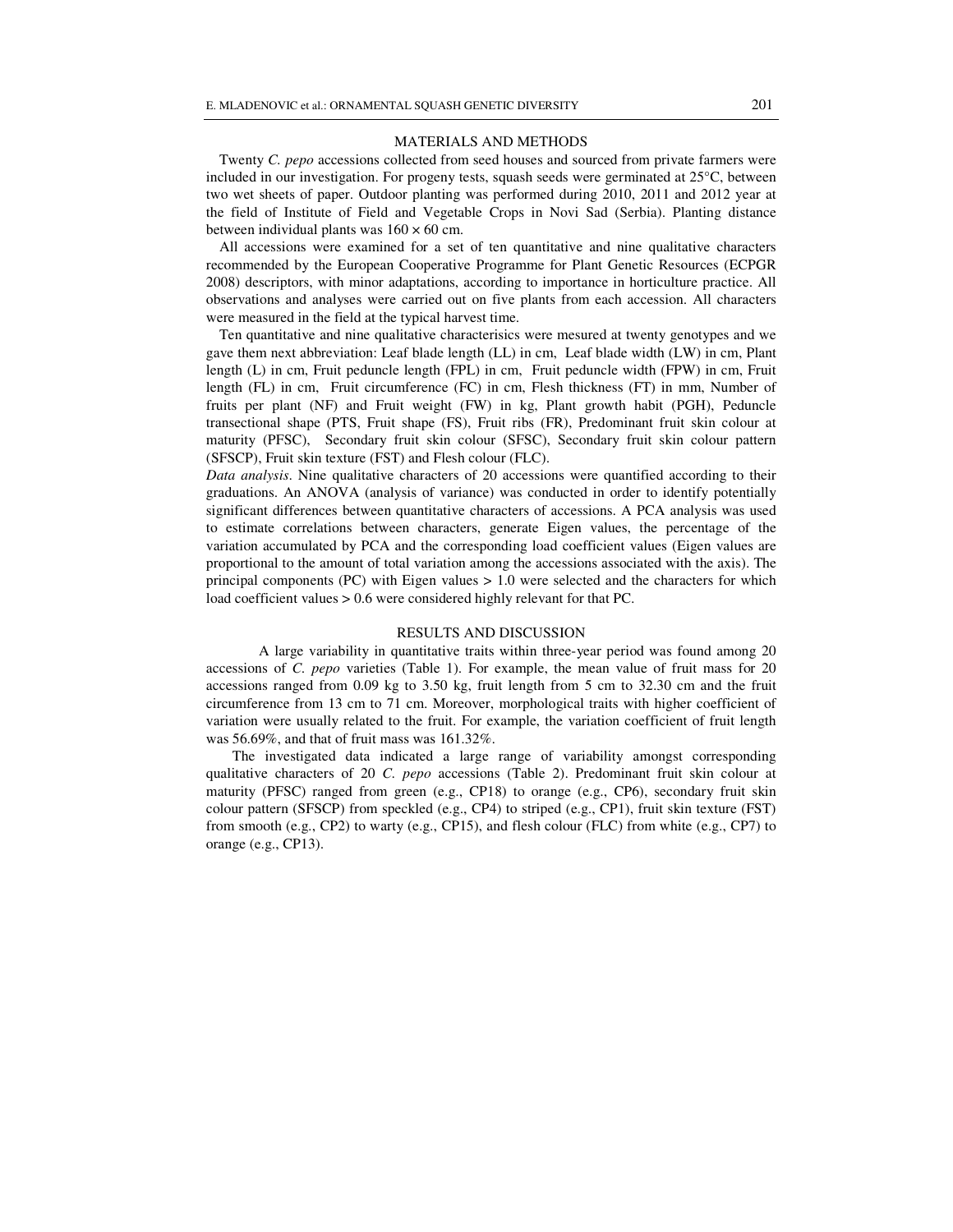| Accessions       | LL    | LW    | L      | <b>FPL</b> | <b>FPW</b> | FL    | FC    | FT    | NF             | <b>FW</b> |
|------------------|-------|-------|--------|------------|------------|-------|-------|-------|----------------|-----------|
| CP1              | 15,14 | 15,1  | 409    | 4,08       | 1,12       | 7,36  | 14,5  | 5,2   | 31             | 0,22      |
| CP <sub>2</sub>  | 28,19 | 32,14 | 344    | 5,04       | 1,52       | 27,3  | 30,88 | 17,4  | 18,6           | 0,22      |
| CP3              | 19,16 | 20,06 | 154    | 3,11       | 1,24       | 9,36  | 50,72 | 31    | $\overline{7}$ | 0,3       |
| CP4              | 19,06 | 20,28 | 444    | 4,18       | 1,04       | 6,98  | 27,96 | 21    | 10,8           | 0,16      |
| CP5              | 22,08 | 26,08 | 470    | 15,88      | 2,16       | 20,7  | 61,28 | 29,2  | 4,2            | 0,96      |
| CP <sub>6</sub>  | 19,34 | 20,18 | 414    | 13,04      | 2,02       | 10,5  | 36,36 | 21,2  | 10,6           | 0,23      |
| CP7              | 14,1  | 16,16 | 406    | 7,98       | 1,04       | 9,24  | 26,7  | 4,4   | 50             | 0,19      |
| CP8              | 19,14 | 29    | 145    | 7,22       | 2,06       | 11,1  | 38,3  | 25,8  | 6,4            | 0,44      |
| CP <sub>9</sub>  | 24,16 | 22,04 | 446    | 7,96       | 2,12       | 25,38 | 67,76 | 27    | $\overline{2}$ | 3,22      |
| CP10             | 25,14 | 30,06 | 402    | 17,02      | 4,48       | 30,82 | 70,56 | 40,2  | 1,8            | 3,3       |
| CP11             | 21,18 | 23,04 | 348    | 5,06       | 1,12       | 27,64 | 19,72 | 13,2  | 16,2           | 0,18      |
| CP12             | 17,1  | 20,1  | 256    | 6,1        | 1,42       | 12,76 | 39,56 | 22,8  | 5,4            | 0,36      |
| CP13             | 18,1  | 20,06 | 322    | 10,47      | 1,28       | 8,72  | 39,7  | 24,4  | 7              | 0,24      |
| CP <sub>14</sub> | 26,62 | 31,06 | 358    | 4,26       | 1,52       | 31,66 | 27,72 | 18,6  | 13,6           | 0,18      |
| CP15             | 22    | 24,02 | 348    | 3,04       | 1,24       | 24,28 | 25,94 | 15,8  | 13,2           | 0,19      |
| CP16             | 14,12 | 16,08 | 408    | 4,14       | 0,66       | 8,7   | 15,3  | 7,5   | 27             | 0,13      |
| CP17             | 14,54 | 23,1  | 440    | 8,96       | 2,88       | 7,9   | 24,04 | 21,6  | 10,6           | 0,2       |
| CP18             | 15,08 | 24,1  | 432    | 9,06       | 4,14       | 8,5   | 20,72 | 22,8  | $\overline{7}$ | 0,21      |
| CP19             | 19,08 | 20,04 | 308    | 3,82       | 1,02       | 5,88  | 28,46 | 19,8  | 4,4            | 0,12      |
| CP20             | 19,12 | 20,14 | 126    | 6,52       | 1,82       | 18,78 | 37,64 | 23,6  | 3,8            | 0,38      |
| Mean             | 19,62 | 22,65 | 349    | 7,36       | 1,79       | 15,68 | 35,19 | 20,40 | 12,53          | 0,57      |
| Std              | 4,05  | 4,83  | 102,51 | 4,02       | 1,00       | 8,89  | 15,96 | 9,20  | 11,66          | 0,92      |
| $C.V. (\%)$      | 20,65 | 21,35 | 29.37  | 54,60      | 55,95      | 56,69 | 45,36 | 45,09 | 93,08          | 161,32    |

*Table 1. Quantitative characteristics among 20 accessions of C. pepo (The results were presented as three years averages)* 

Correlation analysis identified both positive and negative correlations between the ten quantitative characteristics, with some significant variations amongst correlations. For instance, leaf length was positively correlated with leaf width, fruit length, fruit circumference, flesh thickness, number of fruits per plant, and fruit weight.

However number of fruits per plant and all other traits, except plant length, were negatively correlated. Positive correlation was found between leaf length and fruit length (Table 3). The aforementioned correlations between characteristics helped determine the most important characters for an identification and comprehensive description of accession.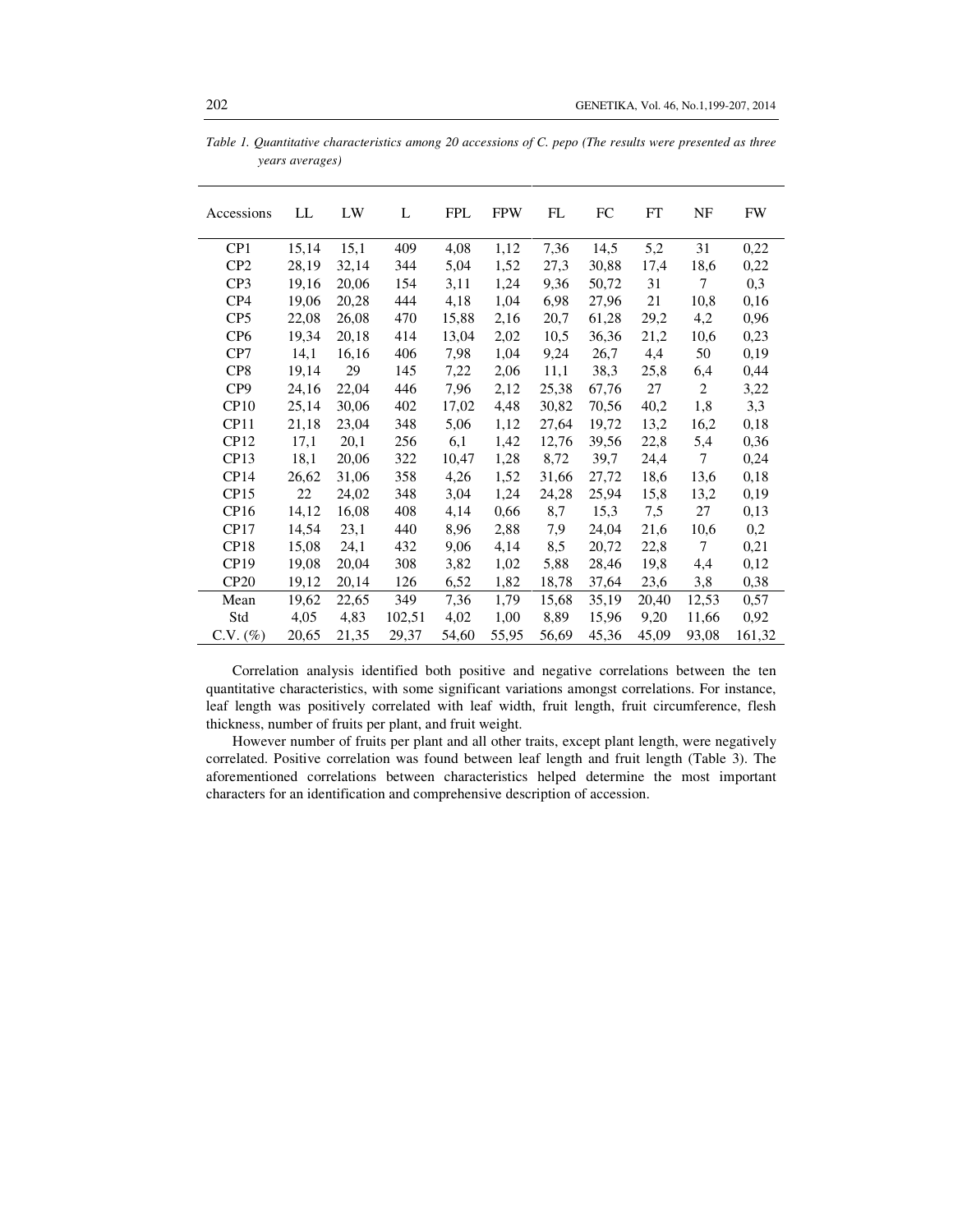| Descriptor                          | Score code     | Decriptor state          | Frequency $(\% )$ |  |
|-------------------------------------|----------------|--------------------------|-------------------|--|
| Plant growth habit                  | 3              | Bushy                    | 25.0              |  |
|                                     | 5              | Intermediate             | 15.0              |  |
|                                     | 7              | Prostrate                | 60.0              |  |
| Peduncle transectional shape        | $\overline{c}$ | Smoothly angled          | 80.0              |  |
|                                     | 3              | Sharply angular          | 20.0              |  |
| Fruit shape                         | 1<br>Globular  |                          | 20.0              |  |
|                                     | 2              | Flattened                | 25.0              |  |
|                                     | 3              | Disk-shaped              | 10.0              |  |
|                                     | 5              | Oval                     | 5.0               |  |
|                                     | 6              | Acorn                    | 5.0               |  |
|                                     | 7              | Pyriform                 | 25.0              |  |
|                                     | 14             | Crooked neck             | 10.0              |  |
| Fruit ribs                          | $\overline{0}$ | Absent                   | 35.0              |  |
|                                     | 3              | Superficial Intermediate | 20.0              |  |
|                                     | 5              |                          | 45.0              |  |
| Predominant fruit skin colour at    | $\overline{2}$ | Green                    | 10.0              |  |
| maturity                            | 5              | Yellow                   | 70.0              |  |
|                                     | 6              | Orange                   | 20.0              |  |
| Secondary fruit skin colour         | $\theta$       | No secondary skin        | 25.0              |  |
|                                     | $\mathfrak{2}$ | Green                    | 75.0              |  |
| Secondary fruit skin colour pattern | $\theta$       | No secondary friut skin  | 55.0              |  |
|                                     | 1              | colour                   | 30.0              |  |
|                                     | 3              | Speckled                 | 15.0              |  |
|                                     |                | Striped                  |                   |  |
| Fruit skin texture                  | 1              | Smooth                   | 65.0              |  |
|                                     | 3              | Finely wrinkled          | 5.0               |  |
|                                     | $\overline{4}$ | Shallowly wavy           | 5.0               |  |
|                                     |                | With warts               | 25.0              |  |
| Flesh colour                        | 1              | White                    | 25.0              |  |
|                                     | 3              | Yellow                   | 60.0              |  |
|                                     | 4              | Orange                   | 15.0              |  |

*Table 2. Qualitative characteristics among 20 accessions of C. pepo* 

Principal component analysis (PCA) generalised nine quantitative characters to the three principal components, which explained 80.75% of the total variability. The first component accounted for 48.30% of the total variation, and was mainly defined by fruit factor, leaf width and fruit peduncle traits. The second component accounted for further 17.67% and was correlated with leaf length. Finally, the third component accounted for 14.78% and was associated with plant length (Table 4). Clearly, the characters with high value in the first and second PCs should be considered more important, since they explain nearly half of the total variation.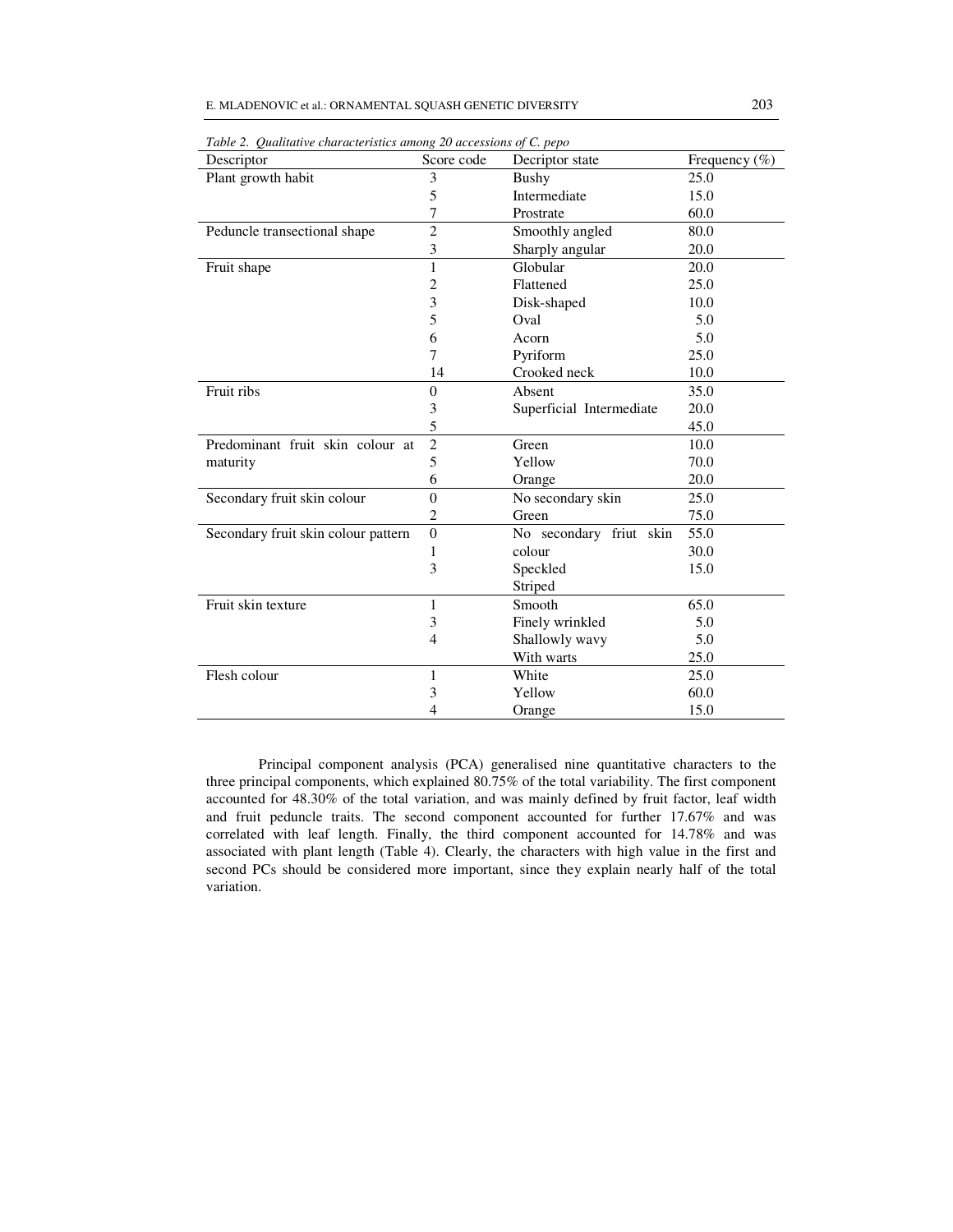| Table 3. Correlation matrix among characteristics studied |          |         |            |            |          |          |          |           |           |
|-----------------------------------------------------------|----------|---------|------------|------------|----------|----------|----------|-----------|-----------|
| Traits                                                    | LW       | L       | <b>FPL</b> | <b>FPW</b> | FL       | FC       | FT       | NF        | <b>FW</b> |
| LL                                                        | $0.77**$ | $-0,02$ | 0,12       | 0,14       | $0.85**$ | $0.48**$ | $0.41**$ | $-0.37**$ | $0.44**$  |
| LW                                                        |          | $-0,05$ | $0.26**$   | $0.48**$   | $0.69**$ | $0,33**$ | $0.50**$ | $-0.41**$ | $0.28**$  |
| L                                                         |          |         | $0.34**$   | $0.21*$    | 0,05     | $-0.06$  | $-0.21*$ | $0.25*$   | $0.23*$   |
| <b>FPL</b>                                                |          |         |            | $0.67**$   | 0,16     | $0.61**$ | $0.53**$ | $-0.28**$ | $0.52**$  |
| <b>FPW</b>                                                |          |         |            |            | $0.22*$  | $0.42**$ | $0.60**$ | $-0.43**$ | $0.53**$  |
| FL                                                        |          |         |            |            |          | $0.38**$ | $0.27**$ | $0.20*$   | $0.49**$  |
| FC                                                        |          |         |            |            |          |          | $0.79**$ | $-0.55**$ | $0.80**$  |
| FT                                                        |          |         |            |            |          |          |          | $-0.82**$ | $0.55**$  |
| NF                                                        |          |         |            |            |          |          |          |           | $0.36**$  |
| $*P<0.05$ .                                               |          |         |            |            |          |          |          |           |           |

\*\*P<0.01.

*Table 4. Eigenvalues, proportion of total variability and correlation betwen the original variables and the first three principal components (PCs).*

| Variable   | PC <sub>1</sub> | PC <sub>2</sub> | PC <sub>3</sub> |
|------------|-----------------|-----------------|-----------------|
| LL         | 0.69            | $-0,70$         | $-0,20$         |
| LW         | 0.71            | $-0,47$         | $-0.13$         |
| L          | 0,03            | 0.39            | $-0.82$         |
| <b>FPL</b> | 0,64            | 0.58            | $-0.21$         |
| <b>FPW</b> | 0,69            | 0,43            | $-0.09$         |
| FL         | 0,63            | $-0,59$         | $-0,39$         |
| FC         | 0,84            | 0,17            | 0,15            |
| FT         | 0,87            | 0,16            | 0,42            |
| <b>NF</b>  | $-0,69$         | $-0,01$         | $-0,54$         |
| <b>FW</b>  | 0,78            | 0,21            | $-0,21$         |
| Eigenvalue | 4,83            | 1,77            | 1,48            |
| $\%$ Var.  | 48,30           | 17,67           | 14,78           |
| $%$ Cum.   | 48,30           | 65,97           | 80,75           |

Distribution of cultivars on the PC1 and PC2 plot indicates variability of this research collection (Fig. 1). Starting from the negative to the positive values of PC1, the *C. pepo* varieties exhibited a general increase in the fruit circumference, fruit length, flesh thickness, fruit weight and leaf width, and a decrease in number of fruits per plant. Starting from the negative towards the positive values of PC2, the varieties were characterized by decreasing leaf length.

The PCA provided a simplified classification of the *C. pepo* varieties for collection and breeding. The scatter plot also shows geometrical distances among the varieties in the plot that reflect their similarity in terms of variables measured. Thus, based on this analysis, five groups of related varieties were separated. Group A includes three varieties with a high negative value of PC1 and an intermediate value of PC2. Group B consist of varieties that correspond to an intermediate value of PC1 and positive values of PC2. Eight varieties that have a low to intermediate value of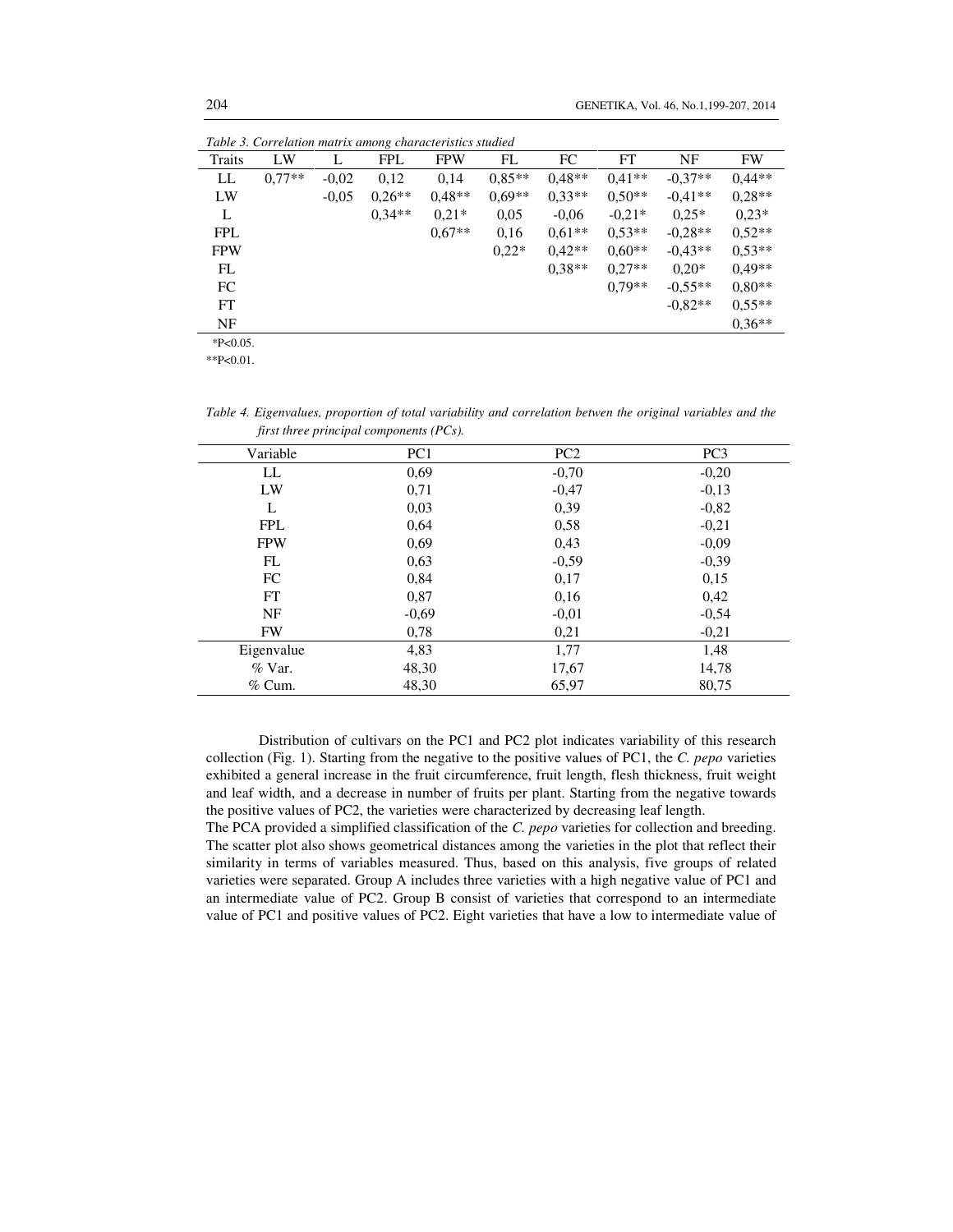PC1 and low to intermediate value of PC2 are in group C. Group D includes two varieties with a low negative value of PC1 and high negative value of PC2. Finally, group E consists of two varieties that have positive value of PC1 and high negative value of PC2. For further selection, it is, thus, sufficient to take just one variety from each group, according to preferred colour. Based on the position, a small genetic distance is observed between CP11 and CP 15, CP14 and CP2, CP7, CP1 and CP16, as well as the CP17 and CP18 varieties. Of particular interest are CP5, CP9 and CP10 varieties, which were located in gaps. For example, CP10 is characterized by large fruit size, nice orange colour and warty texture.

High variability of morphological traits is characteristic for the Cucurbitaceae family. According to research of MLADENOVIĆ *et al.* (2012) and MLADENOVIĆ *et al.* (2013) who examined 44 genotypes and inheritance of some qulititative gens of *Lagenaria siceraria* Molina. (Standl.), variability of fruit characteristics was most important. It is interesting that *Cucurbita pepo* also show large variability in fruit quantitative and qualitative traits.



Figure 1. Factor scores for the first two principal components (PCs) for 20 *C. pepo* accessions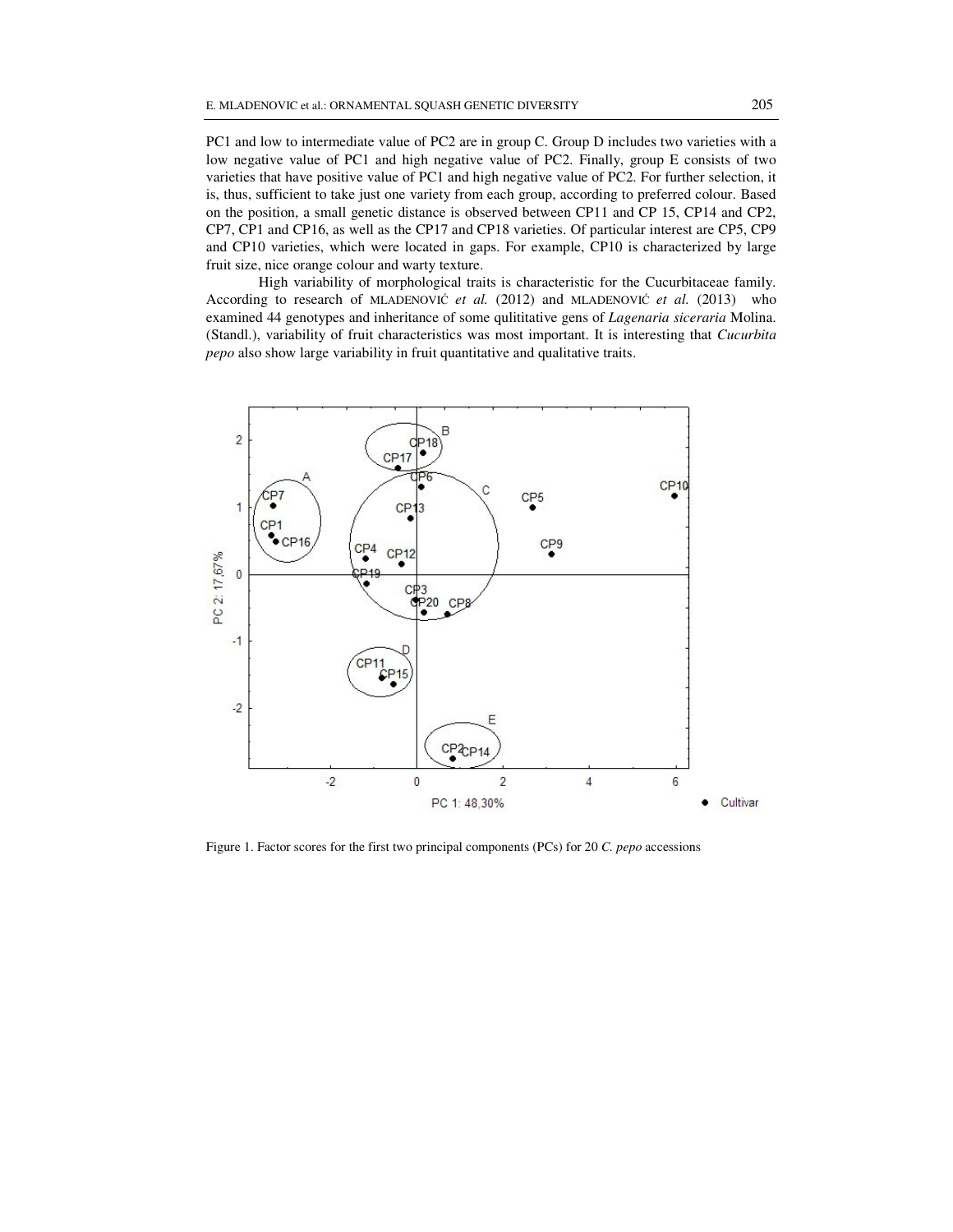#### **CONCLUSION**

The squash varieties differing in the fruit size, colour and texture, leaf and seed size, as well as other traits, were presented in the germplasm studies. Some of the varieties exhibit many favourable fruit characteristics of commercial importance and can thus be a good source of germplasm for breeding. For cultivation and conventional breeding, varieties with high PC1 scores could be good genitors for large fruit size. The great variation of *C. pepo* collection from Serbia is thus confirmed by our findings. The genetic diversity in *C. pepo* is most likely attributed to the genetic variability of the species, suitable for adapting to the diverse agroecological conditions. Breeding of squash in future studies will aim to decrease fruit weight, number of seeds per fruit, as well as yield. However, some qualitative traits that enhance decorative value of this species also offer excellent research potential. The rich of diversity provide more selection chances in breeding.

> Receved October16<sup>th</sup>, 2013 Accepted January 5<sup>th</sup>, 2014

#### **REFERENCES**

- BERENYI, J, and M. TULOK (2005): Comparison cucurbits with different content of oil-assortment in horticulture. Budapest, pp: 221-228
- BUCHER, H. (2010): Die Entwicklung der chinesischen Kürbiskerne! Reifezeit, die offizielle Information der Fördergemeinschaft für integrierte Production (FIP), Unterpremstätten (Austria), pp: 1-10.
- DECKER-WALTERS, D.S., J.E. STAUB, S.M. CHUNG, E. NAKATA and H.D. QUEMADA (2002): Diversity in free-living populations of *Cucurbita pepo* (Cucurbitaceae) as assessed by random amplified polymorphic DNA. Syst. Bot. *27*: 19–28.
- ECPGR. (2008): Minimum descriptors for Cucurbita spp., cucumber, melon and watermelon. European Cooperative Programme for Plant Genetic Resources. ECPGR Secretariat.
- FERRIOL, M., B. PICÓ and F. NUEZ (2003): Genetic diversity of a germplasm collection of *Cucurbita pepo* using SRAP and AFLP markers. Theor. Appl. Genet. *107*: 271-282.
- GOHARI ARDABILI, A., R. FARHOOSH and M.H. HADDAD KHODAPARAST (2011): Chemical composition and physicochemical properties of pumpkin seeds (*Cucurbita pepo* subsp. pepo var. styriaka) grown in Iran. J. Agr. Sci. Tech. *13*: 1053-1063.
- MLADENOVIĆ, E., I. BLAGOJEVIĆ, J. ČUKANOVIĆ, V. OGNJANOV, M. LJUBOJEVIĆ, A. GAČIĆ, A. KURJAKOV and J. BERENJI (2011): Application of alternative vegetable crops in rural development. 22<sup>th</sup> International Symposium  $\mathcal{S}$ Safe food production". Trebinje, Bosnia and Herzegovina, pp.213-215.
- MLADENOVIĆ, E., J. BERENJI, V. OGNJANOV, M. LJUBOJEVIĆ and J. ČUKANOVIĆ (2012): Genetic variability of bottle gourd [*Lagenaria siceraria* (Mol.) Standley] and its morphological characterization by multivariate analysis. Arch. Biol. Sci. *64*: 573-583 .
- MLADENOVIĆ, E., J. BERENJI, K. HIEL, M. KRALJEVIĆ-BALALIĆ, V. OGNJANOV, M. LJUBOJEVIĆ and J. ČUKANOVIĆ (2013): Inheritance of warty texture and fruit color in bottle gourd [Lagenaria siceraria (Molina) Standl.]. Genetika-Belgrade, *45*(2): 427-432.

PARIS, H.S. (2001): History of the cultivar-groups of *Cucurbita pepo*. Hort. Rev. *25*: 71–170.

SIMON, M. L. (2011): Evidence for variability among squash seeds from the Hoxie site (11CK4), Illinois. J. Archaeol. Sci. *38*: 2079-2093.